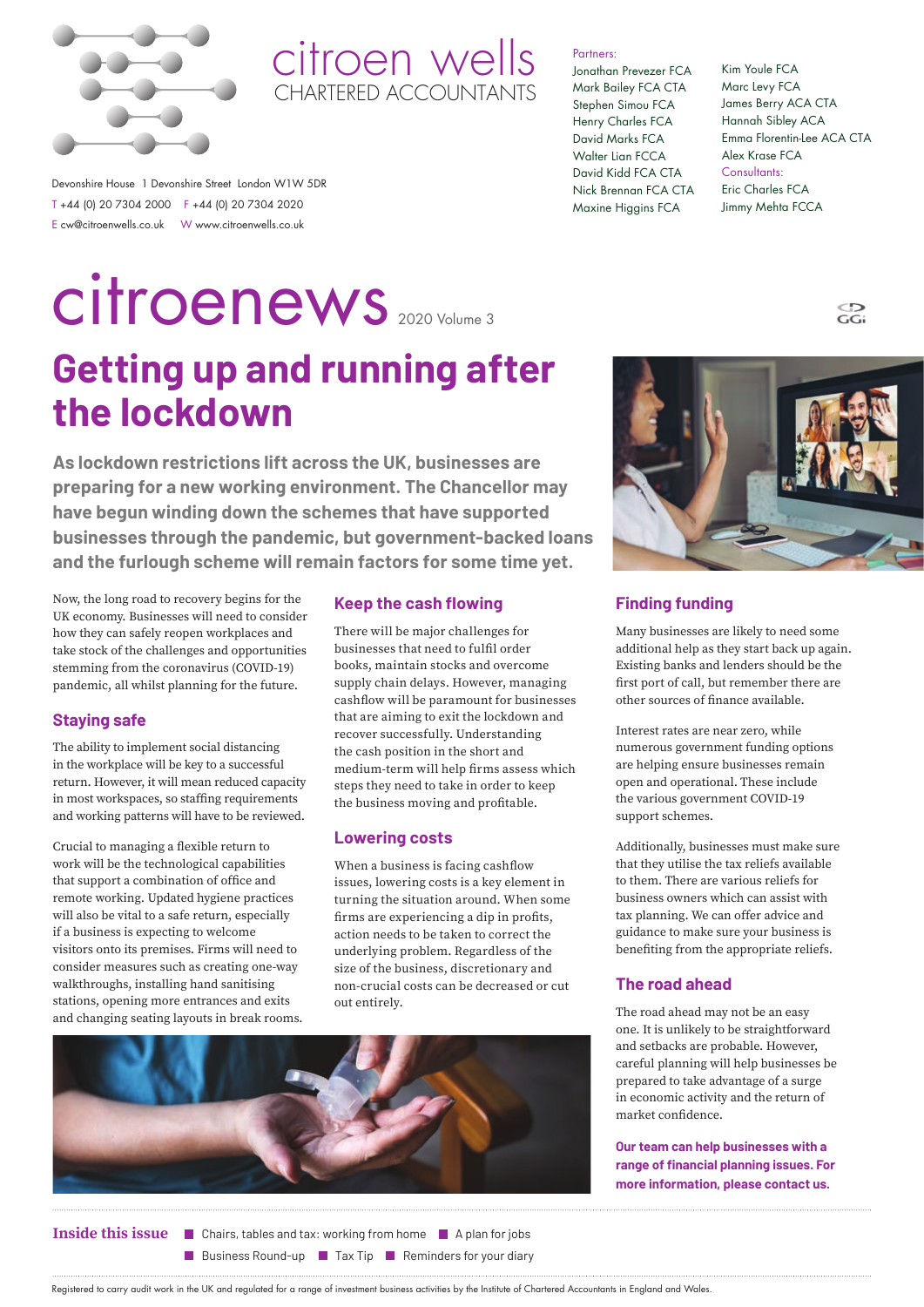# **Chairs, tables and tax:** working from home

**The coronavirus (COVID-19) has seen an upsurge in homeworking. For many people, there are questions on the tax on the equipment required.**

# **What if I contribute to employee costs?**

You can look to reimburse some specified costs incurred by employees when working from home without income tax or national insurance consequences by making a nominal fixed payment, or a larger contribution.

• **Nominal payment:** you can pay £6 per week or £26 per month to employees paid monthly (£4 and £18 respectively before 6 April 2020) in recognition of costs for heating, lighting and increased use of metered water. This is the simplest route to take. You don't have to justify the expenditure and your employee doesn't have to keep records.

To qualify, payment must be in respect of reasonable additional household expenses incurred by the employee carrying out the duties of their employment at home. It must also be in the context of a formal homeworking arrangement. This is defined as an employer-employee arrangement whereby some or all of their duties will regularly be performed at home.

HMRC has confirmed that employees working from home because their workplace shut or because they were following advice to selfisolate were covered by the rules on homeworking expenses, and the requirement for 'regular' homeworking should therefore be met in these circumstances.

• **Larger contribution:** you can potentially reimburse more than £6/£26, though this will involve providing analysis of costs and is more cumbersome. We are happy to advise in detail on the best approach to suit your circumstances.

# **Can employees claim tax relief themselves?**

Employees can claim online, by phone or post or via their self assessment tax return, if they usually file one. They can be directed here for further help: **[bit.ly/2Z0pt0E](https://bit.ly/2Z0pt0E)**.

# **Do normal rules on taxable benefits still apply during the COVID-19 lockdown?**

Broadly, yes. In most cases, it's (tax) business as usual. So, for example, you can provide one mobile phone and SIM card per employee, with no restriction on private use, and it doesn't count as a taxable benefit. Or you can provide an asset, like a computer for work at home and it will usually be exempt from tax, provided the arrangement fits three conditions:

- it's provided solely to enable the employee to perform the duties of the employment
- any private use is not significant; and
- it isn't an 'excluded' benefit such as a car.

Where employees are paid travel and subsistence expenses to get to a temporary workplace, and furlough or homeworking interrupts this, the usual time clock still runs. So for tax purposes, a 'temporary' workplace won't qualify as temporary after 24 months, and the 24 months includes time furloughed or homeworking. For HMRC guidance covering areas like volunteer fuel and mileage costs and paying or refunding transport costs, see **[bit.ly/3hU65v7](https://bit.ly/3hU65v7)** and **[bit.ly/3fTea1s](https://bit.ly/3fTea1s)**.

# **Are there any new COVID-19 rules?**

Yes. They cover the position where you reimburse an employee who has bought home office equipment: a table, chair or monitor, for example. Normally, reimbursement after an employee purchases the item would be taxable. But from 16 March 2020 to 5 April 2021, a temporary exemption from income tax and national insurance exists, so long as:

- equipment is obtained solely to enable the employee to work from home because of the pandemic
- it would have been exempt from income tax if provided directly to your employee, either by you or on your behalf
- such arrangements are available to all your employees generally on similar terms.

Care will be needed regarding current and future ownership of the equipment. We are happy to advise further.

# **What about employer provided cars?**

Despite cars going nowhere during lockdown, the usual guidelines on company car rules mostly still apply for

furloughed employees and those working at home because of COVID-19. The

car is still treated as 'available for private use' for tax purposes.

HMRC will accept a car is unavailable in limited circumstances, applying only where COVID-19 restrictions on movement prevent it being returned to the employer, or collected.

**For more information, please contact us.** 

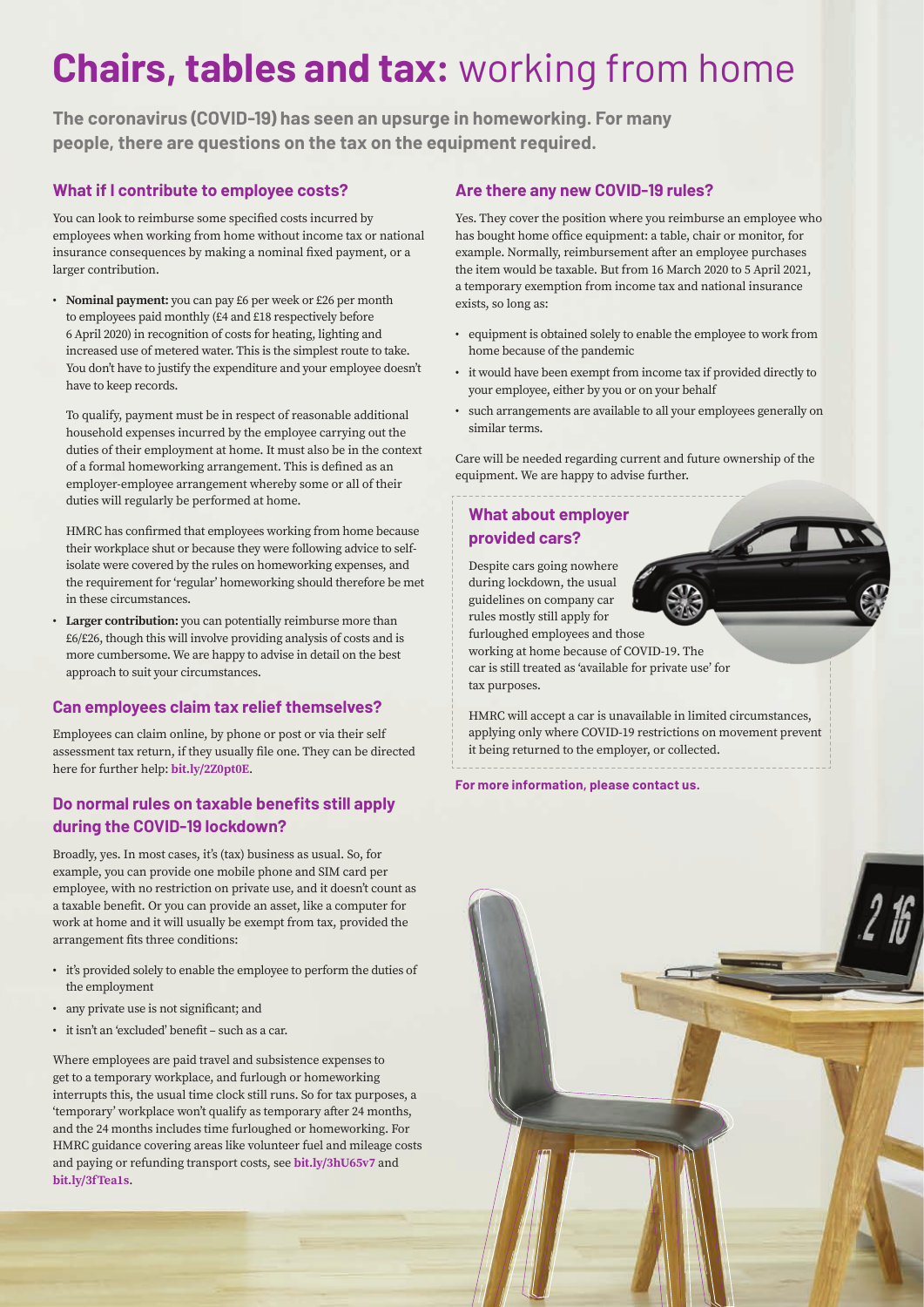





# **A plan for jobs**

**Chancellor Rishi Sunak used his recent Summer Economic Update to announce a £30 billion plan to create and protect jobs as government support for the economic recovery from the coronavirus (COVID-19) pandemic moves into a new phase. As part of his 'plan for jobs', the Chancellor introduced a Job Retention Bonus to support the phasing out of the furlough scheme, a VAT reduction for businesses in the hospitality and tourism sector and a temporary reduction in Stamp Duty Land Tax (SDLT). Here, we look at what these measures mean for businesses and individuals.** 

# **The Job Retention Bonus**

The Coronavirus Job Retention Scheme (CJRS) is being gradually wound down and will end in October, to be replaced by a Job Retention Bonus. This will see UK employers receive a oneoff payment of £1,000 for each furloughed employee who is still employed as of 31 January 2021. To qualify for the payment, the employee must be paid at least £520 on average in each month from November to January. Payments will be made from February 2021.

# **Kickstarting the job search**

 $\lozenge$  To address the ongoing challenges that the economy faces, the government has a large-scale plan to support people in finding jobs, enable them to gain the skills they need to get jobs and provide targeted help for young people to get into work.

The flagship £2 billion Kickstart Scheme aims to create high-quality, subsidised six-month placements for young people at risk of long-term unemployment. Other measures include a boost to the National Careers Service, enhanced work search support and payments for employers who hire new apprentices.

# **Eat Out to Help Out**

ြင

S Pubs and restaurants have been amongst the worst affected by the COVID-19 lockdown and Mr Sunak's innovative 'Eat Out to Help Out' scheme aims to give them a boost.

It entitles every diner to a 50% discount of up to £10 per head on their meal at any participating restaurant, café, pub or other eligible food service establishment and is valid Monday to Wednesday throughout August. Participating establishments will be fully reimbursed for the 50% discount. Further details are available here: [bit.ly/3edB9D0](https://bit.ly/3edB9D0).

In order to further support the hospitality and tourism sector, the Chancellor cut the rate of VAT from 20% to 5%. This applies to supplies of food and non-alcoholic drinks from restaurants, pubs, bars, cafés and similar premises, as well as to accommodation and admission to attractions, including theme parks and zoos, across the UK. See here for further guidance: [bit.ly/2DrjsTR.](https://bit.ly/2DrjsTR)

# $\mathbf{F}$   $\epsilon$   $|$

# **Stamp duty boost for property market**

In response to a stalling property market, the government temporarily increased the nil-rate band of residential SDLT in England and Northern Ireland from £125,000 to £500,000. This applies from 8 July 2020 until 31 March 2021.

Both Scotland and Wales have their own versions of SDLT, namely the Land and Buildings Transaction Tax (LBTT) and the Land Transaction Tax (LTT). The Scottish government has raised the threshold at which LBTT is paid from £145,000 to £250,000. This applies from 15 July 2020 until 31 March 2021. The Welsh government has also raised the threshold at which LTT is paid from £180,000 to £250,000, effective from 27 July 2020 until 31 March 2021. However the tax reduction in Wales will not apply to purchases on additional properties, including buy-to-let and second homes.

Additionally, the Chancellor announced a £2 billion Green Homes Grant, providing at least £2 for every £1 homeowners and landlords spend to make their homes more energy efficient, up to £5,000 per household. For those on the lowest incomes, energy efficiency measures will be fully funded up to £10,000. The scheme aims to upgrade over 600,000 homes across England.

**Changes to tax rules and rates can be complex. We would be only too pleased to provide any further assistance you may need.**